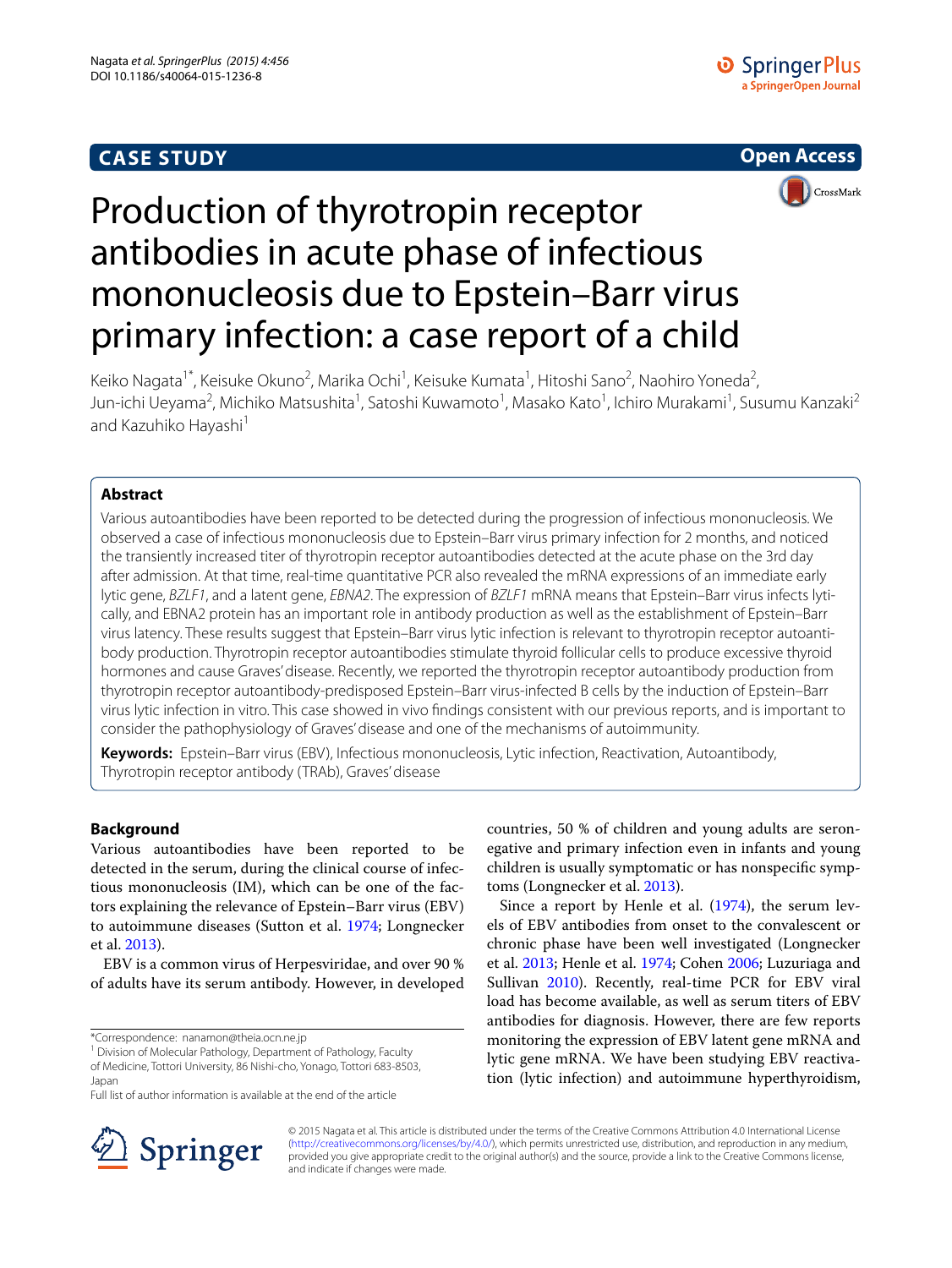and reported that EBV lytic infection induction in vitro causes the production of thyrotropin (TSH) receptor antibodies (TRAbs) from host TRAb-predisposed EBVinfected  $(TRAb(+)EBV(+))$  B cells (Nagata et al. [2014](#page-4-5), [2015](#page-4-6)).

We diagnosed this case of IM, as an EBV primary infection and followed it up for 2 months. Blood sampling was performed three times, once in the acute phase and the others in the convalescent phase. Investigation of these samples revealed that mRNA of an immediate early lytic gene, *BZLF1*, and of a latent gene, *EBNA2*, was expressed in the acute phase, and that heterogeneous autoantibodies against TSH receptor, TRAbs, were also detected in the same acute lytic phase.

This case is important for considering the mechanisms of autoantibody production induced by EBV lytic infection.

#### **Case description**

A boy who was 3 years and 10 months old was admitted to our hospital on July 23. He had fever, appetite loss, and bilateral cervical lymph node enlargement with pain from July 21. We noticed that the tonsils were swollen with white exudates, the infra-auricular lymph nodes (right  $5 \times 2$  cm, left  $4 \times 2$  cm) were swollen and painful, and several neck lymph nodes (1 cm) were palpable. Neither axillar nor inguinal lymph nodes were swollen. The abdominal region was soft and flat, and hepato-splenomegaly was not apparent.

Laboratory data are shown in Table  $1$  and Fig. 1. C-reactive protein (CRP) increased to 3.63 mg/dl on the day of admission, but granulocytes were not increased. Lymphocytes increased to 50 %, with 9 % atypical lymphocytes. The patient was anemic and had slight liver dysfunction. Negative cytomegalovirus (CMV)-IgM and high titer of CMV-IgG indicated past infection of CMV, and positive EBV VCA-IgM was consistent with IM due to EBV primary infection.

Except for antibiotics against *Moraxella Catarrhalis* 4+ and *Haemophilus Influenzae* 3+ detected from throat swab culture, rest alone was effective for recovery and the patient left hospital on the 5th day. He was observed for 2 months as an outpatient.

From the blood samples, one taken in the acute phase and two in convalescent phase, we measured serum titers of EBV-VCA, -EBNA, -EA-D, and total immunoglobulin by ELISA and EBV copy numbers by real-time PCR (Kimura et al. [1999](#page-4-7)).

In the examination on the 36th day, the condition of the patient was good, and the serum data indicated that he was already in the convalescent phase, with a decrease of VCA-IgM and an increase of VCA-IgG. EBV copy number was still high, but it usually remains high for 6 weeks

<span id="page-1-0"></span>

| Table 1 Laboratory data |  |
|-------------------------|--|
|-------------------------|--|

|                               | July 23              | July 25              | August 27            | September 24         |
|-------------------------------|----------------------|----------------------|----------------------|----------------------|
|                               | Admission            | 3rd day              | 36th day             | 64th day             |
| $RBC(\mu I)$                  | $3.86 \times 10^{6}$ | $3.71 \times 10^{6}$ | $4.24 \times 10^{6}$ | $4.18 \times 10^{6}$ |
| $Hqb$ (g/dl)                  | 10.9                 | 10.7                 | 11.6                 | 11.3                 |
| Platelet $(\mu)$              | $220 \times 10^{3}$  | $231 \times 10^{3}$  | $259 \times 10^{3}$  | $239 \times 10^{3}$  |
| $WBC(\mu I)$                  | 9800                 | 12,400               | 4600                 | 5600                 |
| Segmented (%)                 | 32                   | 15                   | 41                   | 38                   |
| Band (%)                      | 0                    | 2                    | 0                    | 0                    |
| Lymphocytes<br>(% )           | 50                   | 64                   | 54                   | 57                   |
| Monocytes                     | 9                    | 8                    | 3                    | 2                    |
| Atypical lym-<br>phocytes (%) | 9                    | 11                   | 1                    | 0                    |
| Reticulocyte (%)              | 3.8                  | 3.1                  | 1.3                  | 1.2                  |
| Total bilirubin<br>(mg/dl)    | 0.4                  |                      | 0.5                  | 0.4                  |
| AST (IU/I)                    | 35                   | 36                   | 32                   | 31                   |
| ALT (IU/I)                    | 23                   | 24                   | 20                   | 19                   |
| LDH (IU/I)                    | 537                  | 567                  | 260                  | 268                  |
| CRP (mg/dl)                   | 3.63                 | 2.2                  | 0.02                 | 0.02                 |

after onset, so we considered that this would be reasonable given the development of immunity in this child (Longnecker et al. [2013](#page-4-1)). Through the follow-up, total immunoglobulin changed almost in parallel with VCA antibodies.

We examined serum autoantibodies of the 3 stored samples (at day 3, 36, and 64): anti-nuclear antibody (ANA) and anti-smooth muscle antibody (SMA), using fluorescent antibody (FA), and TRAbs by radio-receptor assay, at the same time for each antibody (Table [2\)](#page-2-1). TRAb radio-receptor assay (DYNOtest TRAb Human; Yamasa Corporation, Choshi, Japan) were performed according to manufacturer's instruction (clinical cut-off is 1 IU/l).

We constructed primers and probes for EBV latent genes and lytic genes (Table [3\)](#page-3-0); then, we performed realtime quantitative PCR to detect the mRNA expression of EBV latent genes and lytic genes (Table [2](#page-2-1)) (Kubota et al. [2008](#page-4-8); Ryan et al. [2004](#page-4-9)). The results indicated that mRNA of an immediate early lytic gene, *BZLF1*, and a latent gene, *EBNA2*, was detected in the acute phase, and that TRAbs were also detected in the same acute phase.

As a complication, this case had coagulopathy due to deficit of von Willebrand factor, but this disease is not accompanied by immune disorder and rarely has an effect on viral infection.

## **Discussion and evaluation**

In EBV primary infection, most B cells become latently infected lymphoblastoid cells, and some B cells become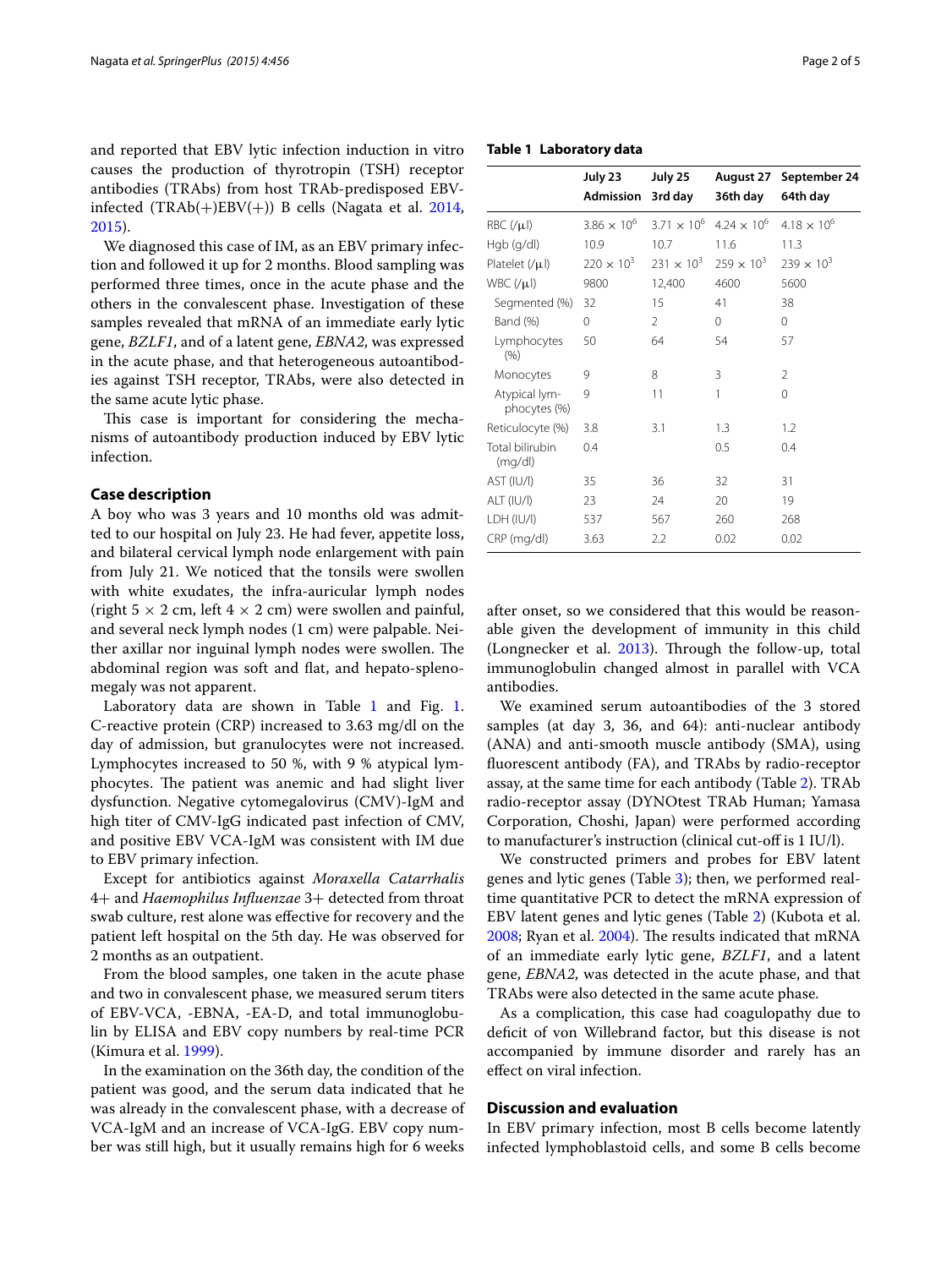

<span id="page-2-0"></span>lytic infected cells (Longnecker et al. [2013](#page-4-1); Cohen [2000](#page-4-10)). The lymphocytes of this case expressed mRNA of *BZLF1*, the immediate early gene of EBV lytic infection, and mRNA of *EBNA2*, the latent gene, in the acute phase (Table [2](#page-2-1); Fig. [1](#page-2-0)). The expression of *BZLF1* mRNA indicates that EBV lytic infection occurred in the acute phase of IM. EBNA2 is important for B cell transformation when EBV establishes its latent infection and is the transactivator of various genes, including LMP1 that activates NF-κB (Longnecker et al. [2013](#page-4-1)); thus, it is related to antibody production and the expression of activationinduced cytidine deaminase (Tran et al. [2010\)](#page-4-11).

During IM, mRNA for latent genes as well as lytic genes could be expressed, but in this case, we could not detect mRNA other than *BZLF1* and *EBNA2*. This might be related to the probably low potential of the immune system of this case of 3-year-old child to react to the

<span id="page-2-1"></span>**Table 2 EBV copy numbers, serum antibodies, and expression of EBV mRNA**

|                                        | July 25<br>3rd day  | August 27<br>36th day | September 24<br>64th day |
|----------------------------------------|---------------------|-----------------------|--------------------------|
| EBV copy number (/10 <sup>6</sup> WBC) | $4.1 \times 10^{3}$ | $4.2 \times 10^{3}$   | $2.6 \times 10^{3}$      |
| EBV-EA-IgG (index*)                    | $0.4(-)$            | $0.3(-)$              | $0.3(-)$                 |
| EBV-EBNA-IgG (index*)                  | $0.1(-)$            | $0.2(-)$              | $1.9(+)$                 |
| EBV-VCA-IgM (index*)                   | $1.5 (+)$           | $0.6 (\pm)$           | $1.4 (+)$                |
| EBV-VCA-IgG (index*)                   | $1.1 (+)$           | $6.6 (+)$             | $8.9(+)$                 |
| Total-IgG (mg/ml)                      | 11.15               | 13.37                 | 9.49                     |
| Total-IgM (µg/ml)                      | 836.2               | 815.05                | 825.1                    |
| Autoantibodies                         |                     |                       |                          |
| ANA(x)                                 | $(-)$               | $(-)$                 | $(-)$                    |
| SMA(x)                                 | $(-)$               | $(-)$                 | $(-)$                    |
| TRAbs (IU/I)                           | 0.24                | $(-)$                 | $(-)$                    |
| EBV mRNAs (copies/µgDNA)               |                     |                       |                          |
| I MP1                                  | $(-)$               | $(-)$                 | $(-)$                    |
| LMP <sub>2</sub>                       | $(-)$               | $(-)$                 | $(-)$                    |
| EBNA1                                  | $(-)$               | $(-)$                 | $(-)$                    |
| FBNA <sub>2</sub>                      | 4.29                | $(-)$                 | $(-)$                    |
| BZLF1                                  | 70.09               | $(-)$                 | $(-)$                    |
| $FA-D$                                 | $(-)$               | $(-)$                 | $(-)$                    |

Each value of mRNA is normalized to the expression of β-actin

We used EBV mRNA from B95-8 strain as a reference

*EBV* Epstein–Barr virus, *EA* early antigen, *EBNA*, Epstein–Barr nuclear antigen, *VCA* viral capsid antigen, *LMP* latent membrane protein, *TRAbs* thyrotropin receptor antibodies, *SMA* smooth muscle antibody, *ANA* antinuclear antibody

\* Index stands for sample absorbance/absorbance of cut-off serum

invasion of viruses (Longnecker et al. [2013](#page-4-1); Piątosa et al. [2010](#page-4-12); Parham [2009\)](#page-4-13). Children at this age are also known to have weak antibody production (Longnecker et al. [2013](#page-4-1); Parham [2009\)](#page-4-13). In this case, we could not detect EA-D serum antibody and EA-D mRNA.

The levels of EBV VCA-IgM and serum total IgM were high in the acute phase and those of EBV VCA-IgG and serum total IgG rose in the convalescent phase (Table [2](#page-2-1)). These results imply that IgM production may be caused by EBV acute infection (Nakamura et al. [1988;](#page-4-14) Casali et al. [1990](#page-4-15)).

Sutton et al. ([1974](#page-4-0)) showed that SMA was detected at the onset of IM and declined in the convalescent phase, and that ANA and rheumatoid factor (RF) are rarely present and do not preferentially appear in the acute phase (Sutton et al. [1974](#page-4-0); Longnecker et al. [2013](#page-4-1)). These increases of antibody production are considered to be the result of polyclonal B-cell activation in IM (Longnecker et al. [2013](#page-4-1)).

In our case, ANA and SMA were negative throughout the observation period, but we could detect TRAbs at a low titer (Table [2\)](#page-2-1). FA tests for ANA and SMA are common, but not sensitive compared with TRAb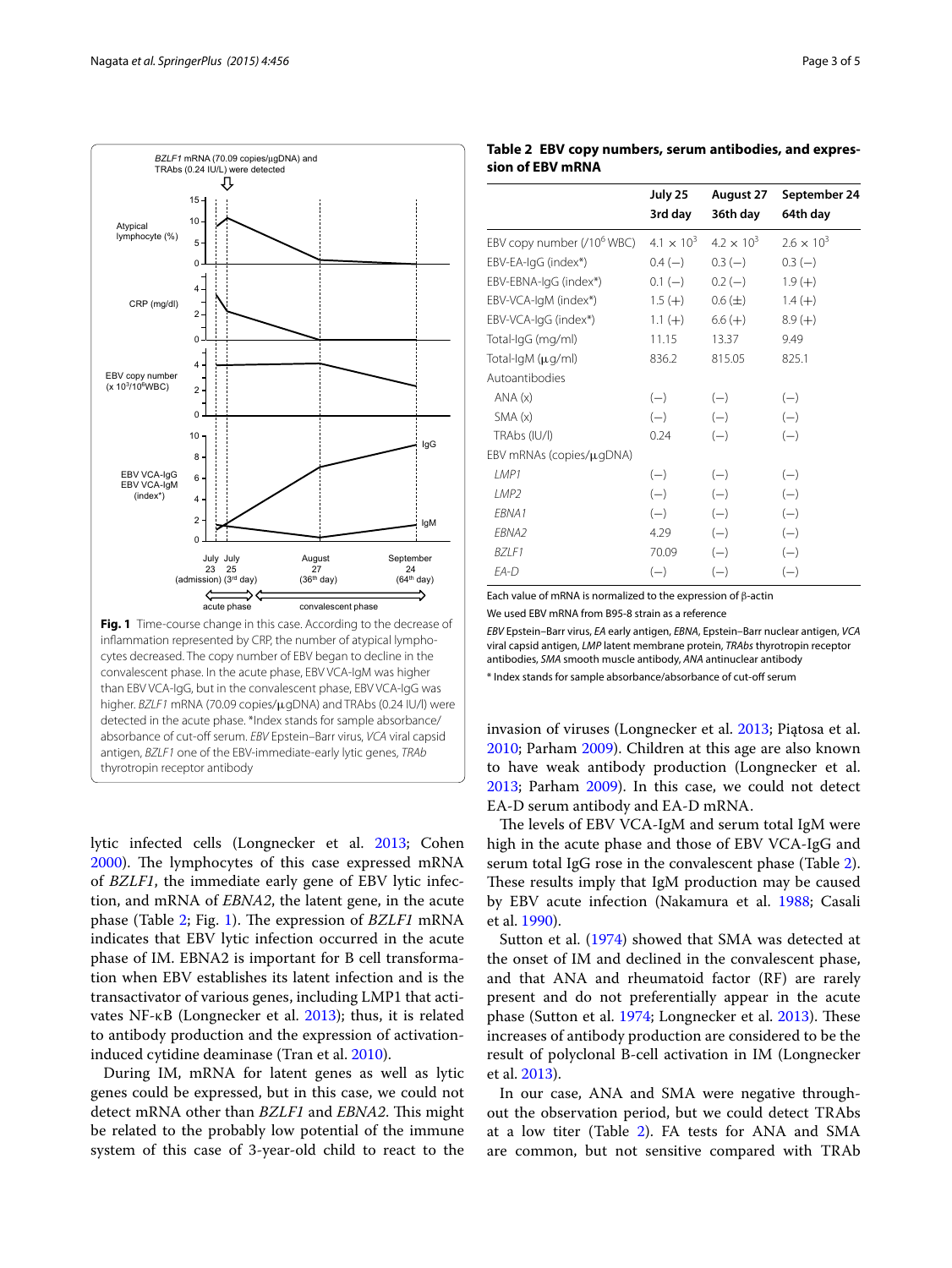<span id="page-3-0"></span>**Table 3 Primers and probes for real-time quantitative PCR of EBV**

| Assay             | Sequence                                           | References           |
|-------------------|----------------------------------------------------|----------------------|
| LMP1              |                                                    |                      |
| Sense             | 5'-CCC TTT GTA TAC TCC TAC TGA TGA<br>tca c        | Kubota et al. (2008) |
| Anti-<br>sense    | 5'-ACC CGA AGA TGA ACA GCA CAA T                   | Kubota et al. (2008) |
| Probe             | 5'-CTC ATC GCT CTC TGG AAT TTG CAC<br>GG           | Kubota et al. (2008) |
| LMP <sub>2</sub>  |                                                    |                      |
| Sense             | 5'-AGC TGT AAC TGT GGT TTC CAT GAC                 |                      |
| Anti-<br>sense    | 5'-GCC CCC TGG CGA AGA G                           |                      |
| Probe             | 5'-CTG CTG CTA CTG GCT TTC GTC CTC<br>TGG          |                      |
| EBNA1             |                                                    |                      |
| Sense             | 5'-TAC AGG ACC TGG AAA TGG CC                      | Ryan et al. (2004)   |
| Anti-<br>sense    | 5'-TCT TTG AGG TCC ACT GCC G                       | Ryan et al. (2004)   |
| Probe             | 5'-AGG GAG ACA CAT CTG GAC CAG<br>AAG GC           |                      |
| EBNA <sub>2</sub> |                                                    |                      |
| Sense             | 5'-TCT TGC GTT ACA TGG GGG AC                      |                      |
| Anti-<br>sense    | 5'-CCT GGT AGG GAT TCG AGG GA                      |                      |
| Probe             | 5'-AAT TGT TGA CAC GGA TAG TCT TGG                 |                      |
| BZLF1             |                                                    |                      |
| Sense             | 5'-AAA TTT AAG AGA TCC TCG TGT AAA<br><b>ACATC</b> | Ryan et al. (2004)   |
| Anti-<br>sense    | 5'-CGC CTC CTG TTG AAG CAG AT                      | Ryan et al. (2004)   |
| Probe             | 5'-ATA ATG GAG TCA ACA TCC AGG CTT<br>GGG C        |                      |
| EA-D              |                                                    |                      |
| Sense             | 5'-CGT GCC AAT CTT GAG GTT TT                      |                      |
| Anti-<br>sense    | 5'-CAC CCG GGG ACT TTT ATC TT                      |                      |
| Probe             | 5'-TTT ATT TAA CCA CGC CTC CG                      |                      |
| $\beta$ -Actin    |                                                    |                      |
| Sense             | 5'-CCT GGC ACC CAG CAC AAT G                       |                      |
| Anti-<br>sense    | 5'-GCC GAT CCA CAC GGA GTA CT                      |                      |
| Probe             | 5'-ATC AAG ATC ATT GCT CCT CCT GAG<br>CGC          |                      |

radio-receptor assay. Using a more sensitive ELISA system for ANA and SMA, a certain amount of antibodies might be detected, despite a low titer.

Several viral infections are recognized to induce autoantibody production, but the antibodies are often low level, and do not develop any clinical symptoms (Mandel et al. [2011](#page-4-16); Poole et al. [2011](#page-4-17); Camarero et al.

[2008](#page-4-18)). Our case is too young to produce sufficient antibodies, and did not show any specific autoimmune symptoms.

However, there are some cases reported to have developed Graves' disease related to IM (Akahori et al. [2010](#page-4-19)), and this child needs long-term follow-up.

We observed that EBV lytic infection and autoantibody production occurred in the same period, which suggests that EBV lytic infection stimulates autoantibody production.

EBV is a latent virus and persists mainly in B lymphocytes. B cells differentiate into antibody-producing cells; thus, persistent EBV may stimulate the antibody production of host cells (Nagata et al. [2011](#page-4-20), [2014](#page-4-5), [2015\)](#page-4-6). We have been investigating TRAb-production in Graves' disease induced by EBV reactivation (lytic infection) (Nagata et al. [2011](#page-4-20), [2014,](#page-4-5) [2015](#page-4-6)). Our hypothesis is that lytic change of EBV in TRAb-predisposed and EBVinfected (TRAb(+)EBV(+)) cells would stimulate host B cells to promote TRAb production with different level of efficiency between patients and controls, and may cause the development or exacerbation of Graves' disease. We showed that  $TRAb(+)EBV(+)$  cells really exist in the peripheral blood of Graves' disease patients and healthy controls (Nagata et al. [2014](#page-4-5)), and these cells released TRAbs in culture fluid when we induced lytic change in persistent EBV (Nagata et al. [2015](#page-4-6)).

In EBV primary infection, some B cells become lytic (Longnecker et al. [2013;](#page-4-1) Cohen [2000](#page-4-10)). According to our hypothesis, these lytic infected B cells with TRAb predisposition, differentiate to plasma cells and produce TRAbs. The result of research of this case in which EBV lytic gene expression and autoantibody production occurred simultaneously in the acute phase is consistent with our previous data in vitro and provides a suggestive example in vivo.

#### **Conclusions**

We have reported a 3-year-old patient with IM due to EBV primary infection. This case simultaneously showed EBV lytic gene expression and autoantibody (TRAb) production in the acute phase of the disease.

This case is important to consider the pathophysiology of Graves' disease and the mechanisms of autoantibody production induced by EBV lytic infection.

#### **Abbreviations**

EBV: Epstein–Barr virus; IM: infectious mononucleosis; TSH: thyrotropin; TRAb: thyrotropin receptor antibody; CMV: cytomegalovirus; EA: early antigen; EBNA: Epstein–Barr nuclear antigen; VCA: viral capsid antigen; LMP: latent membrane protein; ANA: antinuclear antibody; SMA: smooth muscle antibody; FA: fluorescent antibody; RF: rheumatoid factor; MS: multiple sclerosis; SLE: systemic lupus erythematosus.